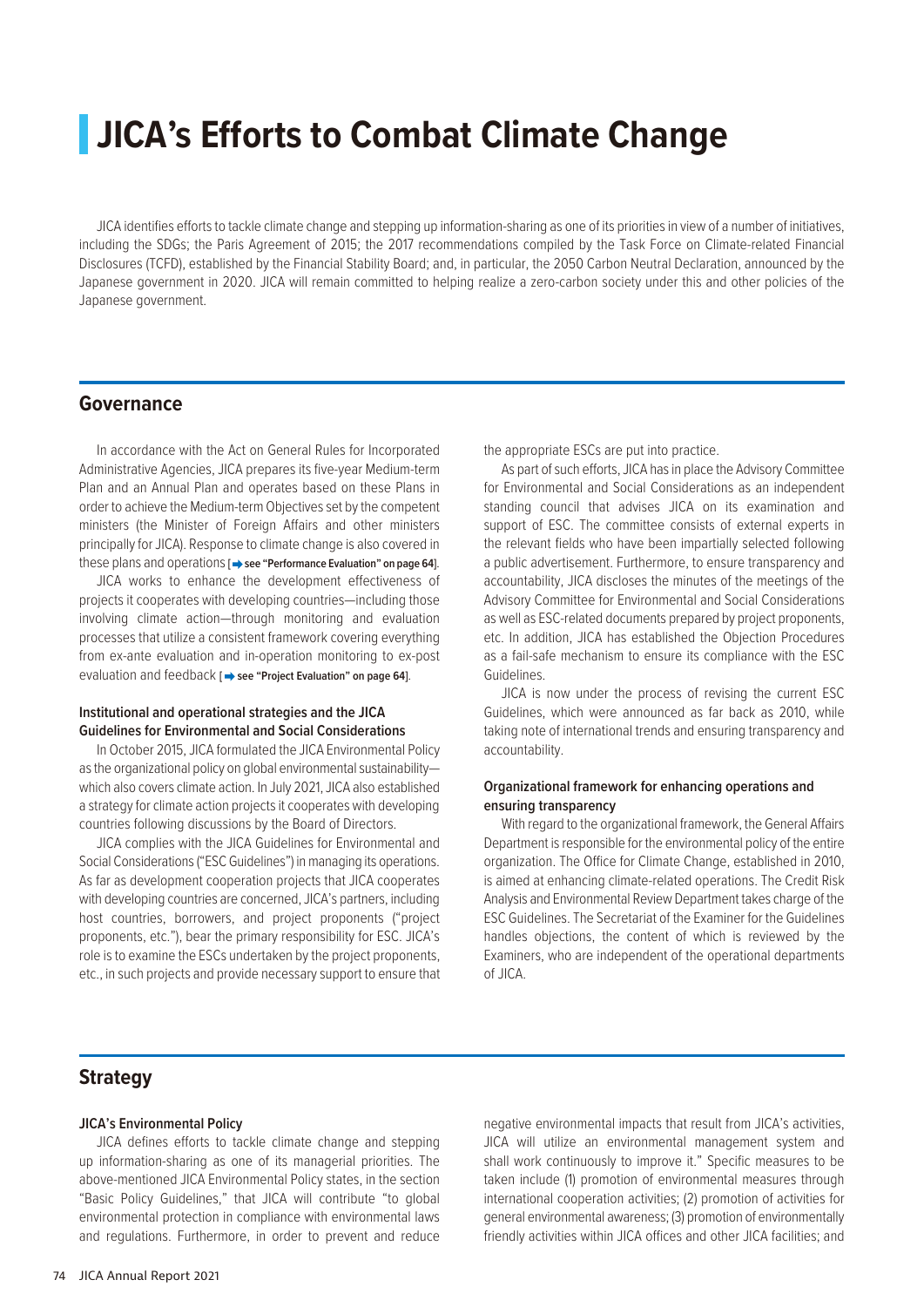(4) compliance with environmental laws and regulations.

#### **Actions to achieve international goals**

The strategy for climate action projects that JICA formulated in July 2021 set out two goals. One is to work with developing countries as partners to forge ahead with development cooperation aimed at supporting a transition to a decarbonized society and making societies resilient to climate change so as to lead sustainable development. The other is to contribute, through such efforts, to achieving the international goals set out by a number of international arrangements, including the Paris Agreement, a specific framework for achieving the objectives of the United Nations Framework Convention on Climate Change; the Sendai Framework for Disaster Risk Reduction; the UN Convention on Biological Diversity; the Osaka Blue Ocean Vision; and the SDGs

#### **[ see JICA's Endeavor 3 on page 20]**.

The strategy calls for two sets of specific actions:

1. Actions designed to support developing countries in delivering on the Paris Agreement in such aspects as formulating and implementing climate change plans, inventorying greenhouse gas (GHG) emissions, strengthening the framework for greater transparency regarding such emissions, and introducing and utilizing climate funds\*

2. Broader actions that offer co-benefits and contribute to both resolving development issues and combatting climate change through the implementation of projects in a range of relevant sectors—among which are energy, urban development, transportation, the conservation of the natural environment, including forests, agriculture, environmental management, disaster risk reduction, water resources management, and health care

In taking these actions, JICA will promote an array of activities including promoting cooperation with various stakeholders; mobilizing finance (e.g., working with private companies; promoting the use of external funds such as the Green Climate Fund or GCF); taking advantage of Japan's expertise and technology; sharing information in a strategic manner; promoting city-tocity partnerships; facilitating intra-regional partnerships; and encouraging innovations such as digital transformation (DX).

#### **Complying with new strategies of the Japanese government**

In June 2021, the Japanese government finalized the Infrastructure System Overseas Promotion Strategy 2025 (June 2021 revised version), which states: "Japan will make responsible interagency efforts towards global decarbonization by strengthening its engagement with partner countries, in accordance with their stages of development. To lead global decarbonization efforts, the government's basic policy will be to support infrastructure exports that guide countries' energy transitions toward decarbonization. Based on a deep understanding of the needs of partner countries, Japan will offer all available options for reducing their carbon dioxide (CO2) emissions, including through renewable energies (such as wind, solar, geothermal, and hydrogen), as well as energy management techniques and CCUS/carbon recycling. Japan will also support the development of policies and long-term strategies with a view to attaining decarbonization in accordance with the Paris Agreement. Furthermore, as articulated in the G7 Cornwall Summit communique of June 2021, Japan commits to ending new direct government support—including through Official Development Assistance, export finance, investment, and support for financial and trade promotion—for unabated international thermal coal power generation by the end of 2021." (tentative translation) JICA will comply with this and other policies of the Japanese government.

#### *Opportunities* **and** *risks* **associated with climate change**

The main opportunity that climate change offers for JICA is the potential to further support developing countries in achieving a zero-carbon society by (1) supporting mitigation projects that concern renewables, energy saving, and forest conservation as well as adaptation projects that focus on disaster risk reduction and other aspects; (2) implementing more projects under contract to the Green Climate Fund (GCF); and (3) expanding research that contributes to climate action.

Associated major risks include the impact that growing natural hazards in developing countries might have on JICA's cooperation projects (physical risks) as well as the additional costs of dealing with climate change in JICA's cooperation projects that result from stricter laws and regulations and rapid technological progress (transitional risks). JICA will start scenario analyses to assess the impacts of risks associated with climate change. It will also proceed with the study of strategies aimed at supporting a transition to a zero-carbon society.

\*A climate fund is a pool of money contributed by national public funds, multilateral development<br>banks such as the World Bank, and the private sector for climate actions. Climate actions refer to<br>activities aimed at reduc

# **Risk Management**

JICA defines risks as factors that will act as barriers to its operations—including those associated with climate change. To achieve organizational objectives and plans in an effective and efficient manner, JICA assures implementation of risk management systems and performs risk identification and assessment for the

smooth running of its projects [ $\rightarrow$  see "Compliance and Risk Management" **and "Financial Risk Management of Finance and Investment Cooperation," both on page 71]**.